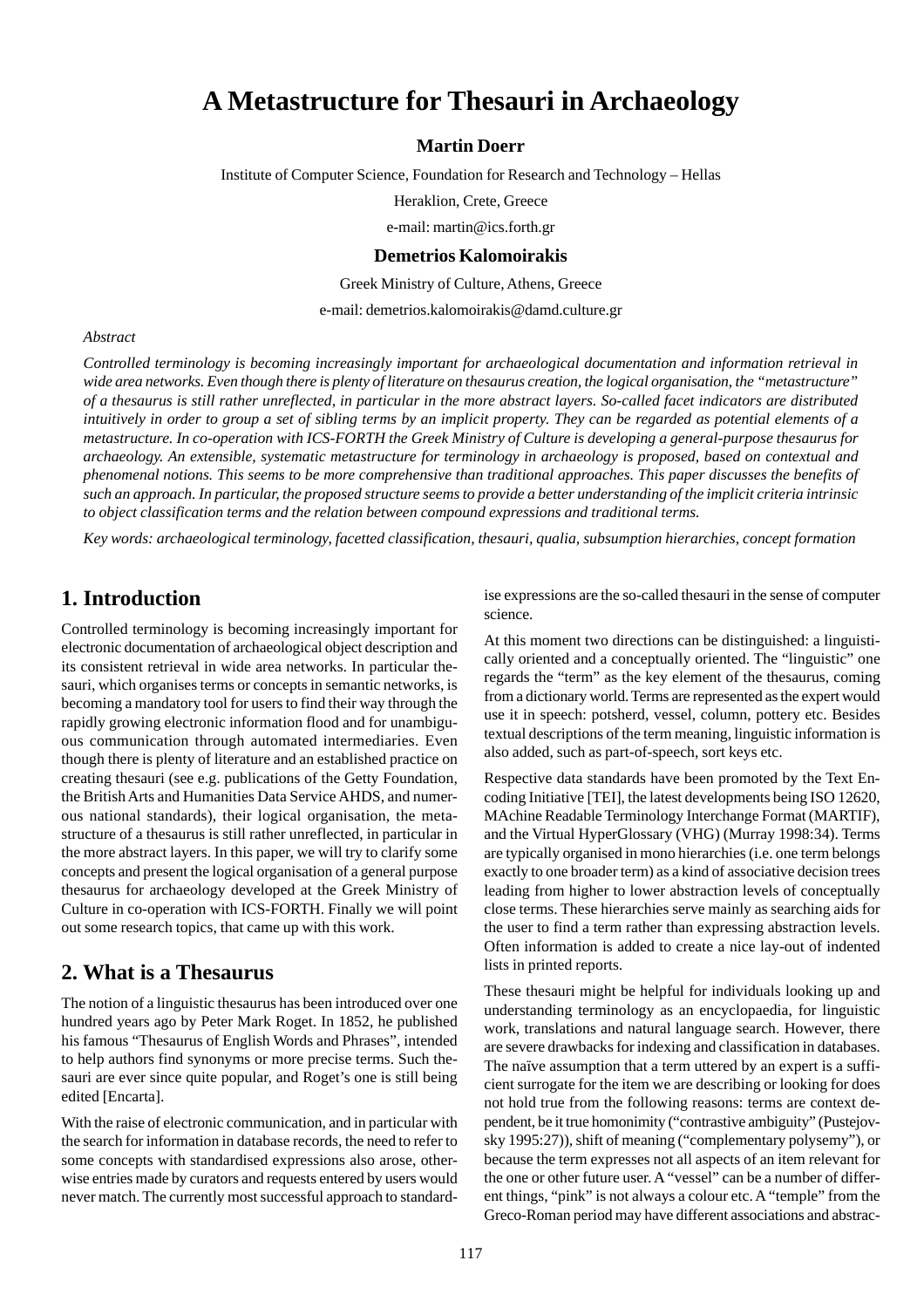tions from a Protestant one. "Neo-classical building" and "school house" can be equally relevant characteristics of the same object. Further, users often query at a higher level of abstraction than the most detailed classification of an object, e.g. "black vases from Attica of the third and fourth century BC". Hierarchies that are not simply associative, but that are built on true abstraction, can help the software to resolve such queries automatically through the thesaurus.

Such considerations lead the middle of the twentieth century library scientists to the development of classification languages based on concepts rather than terms. As C. Welty (Welty and Jenkins 1999:155) pointed out, only since shelving books on unique places is no more the major organisation principle, assignment of multiple subjects/terms were considered. So on one hand, the problem was addressed by the rules to combine "elemental" concepts either already in the terminological system (pre co-ordination) or at time of classification (post co-ordination). For this purpose the classification vocabulary was grouped into so-called "facets", i.e. sets of elemental concepts, going back to Ranganathan's Colon Classification System (Ranganathan 1965). On the other hand, these "facets" were internally organised by conceptual relations. Such systems form *thesauri* in the sense we will use from here on. As Pollitt (Pollitt 1997a) stated:

"Problems in the Verbal Plane brought about the introduction of regularisation and structure into the language used in post coordinated systems via thesauri." Vickery (Vickery 1960:181) reports how he first encountered the word thesaurus:

"Speaking at the Dorking conference on classification, Helen Brownson said 'The problem (of information retrieval), as some investigators see it at least, is to transform concepts and their relationships, as expressed in the language of documents, into a somewhat more regularised language, with synonyms controlled and syntactic structures simplified. Now it is reasonable to think that the further we can go in routinising and mechanising the techniques of translating ordinary language into a regularised language and of coding for machine manipulation, the more we will be likely to achieve economically feasible machine searching on a large scale…[Some investigators] have come up with the thought that the best answer … may be the application of a mechanised thesaurus based on networks of related meanings.' In the same paper Vickery (1960:185) cites Bernier and Heumann (1957) as proposing the introduction of an organised vocabulary in the form of a thesaurus."

This "conceptual direction" of thesauri, typically elaborating on the semantic links as defined in ISO2788, ISO2709 and ISO5964, regards the "concept" as a key element of the thesaurus (see e.g. Svenonius 1989:82). These concepts can be alluded to by a series of linguistic expressions, but the concept itself has no name. In order to improve the orientation of the user, one term may be selected arbitrarily as an *identifier* for each concept (often called "*descriptor*"), eventually giving the impression as if the thesaurus were still about the term. This idea is also well explained in the explanations to the Art and Architecture Thesaurus AAT (Getty AHIP 1994), whereas ISO2788 still has no clear notion of separating between terms and concepts. WordNet (Miller 1993) identifies the concept (here called "meaning") by the combination of

*all* appropriate terms. Miller et al. make clear the excessive relations between words or terms and concepts.

Finally it should be mentioned, that there is an automatic generation of the so-called "thesauri" (e.g. Hazewinkel 1996, Chen 1993:25). By statistical means, measures for a conceptual distance between terms or expressions are derived based on the co-occurrence *in corpora* and by grammatical criteria. These methods do not give much insight into the semantic nature of the derived relations, and should be regarded more as retrieval aids than thesauri. Nevertheless, in the future such methods may be quite useful in the creation of a true thesauri.

### **3. About concepts**

Cognitive psychology scientists have proposed several definitions for the notion of "concept" (see also Doerr 1998). According to the first point of view, a concept is a person's conceptualisation of the notion of categories (the class or set of entities which are grouped together on the basis of some criterion or rule (Michalski 1993). According to this point of view, there would have to be as many concepts for the same category as there are different cognitive representations for it. For thesauri we do not adopt this approach since the thesauri incorporated are collections of terms with generally agreed on semantics and not individual definitions or representations of a concept.

According to the second point of view, a concept is perceived as a set of entities, called "concept instances" by a common agreement rather than formal reasoning on the properties which may make an entity the instance of the concept. In other words, we regard a concept as defined within a group of people, as long as the people agree which items are characterised by the concept. This does not exclude the use of rules, however it is not based on it. It differs to the first point of view in the fact, that we do not argue about what people really conceptualise, but what they can agree to on the outside. This is actually the basis for a semantic thesaurus construction. It is further a principle, which can be easily applied to the classification of material objects. Eventually we are forced to communicate such concepts to each other by a verbose account of examples and contextual information, called (in the context of thesauri) "scope notes".

According to the third point of view, a concept is identified by a classification rule. This means, that the concept is further analysed into a logical expression as regards its properties. However, quite often conscious rules cannot easily be formulated even for obvious concepts, e.g. the optical characteristics of an aquarelle, and the rules themselves cannot be further analysed. Nevertheless, this principle is the basis for the so-called "Terminological Logic" or "Description Logic"(Borgida 1995:671), [DL], which can be regarded as the most advanced extension of conceptual thesauri. It has been proven quite successfully in medical applications (Rector 1997) as well as other domains. In our opinion it is more appropriate for cases where distinct overt features dominate, like in scientific objects and technical artefacts. As I will show below, it is quite useful to complement an agreement-based body of concepts by the more dynamic rule-based expressions.

Advantages of the conceptual approach are, that the conflicts of homonymity, as well as cultural and contextual differences can be overcome or made explicit. What counts is the definition of the concept rather than the term itself. Consequently, the AAT team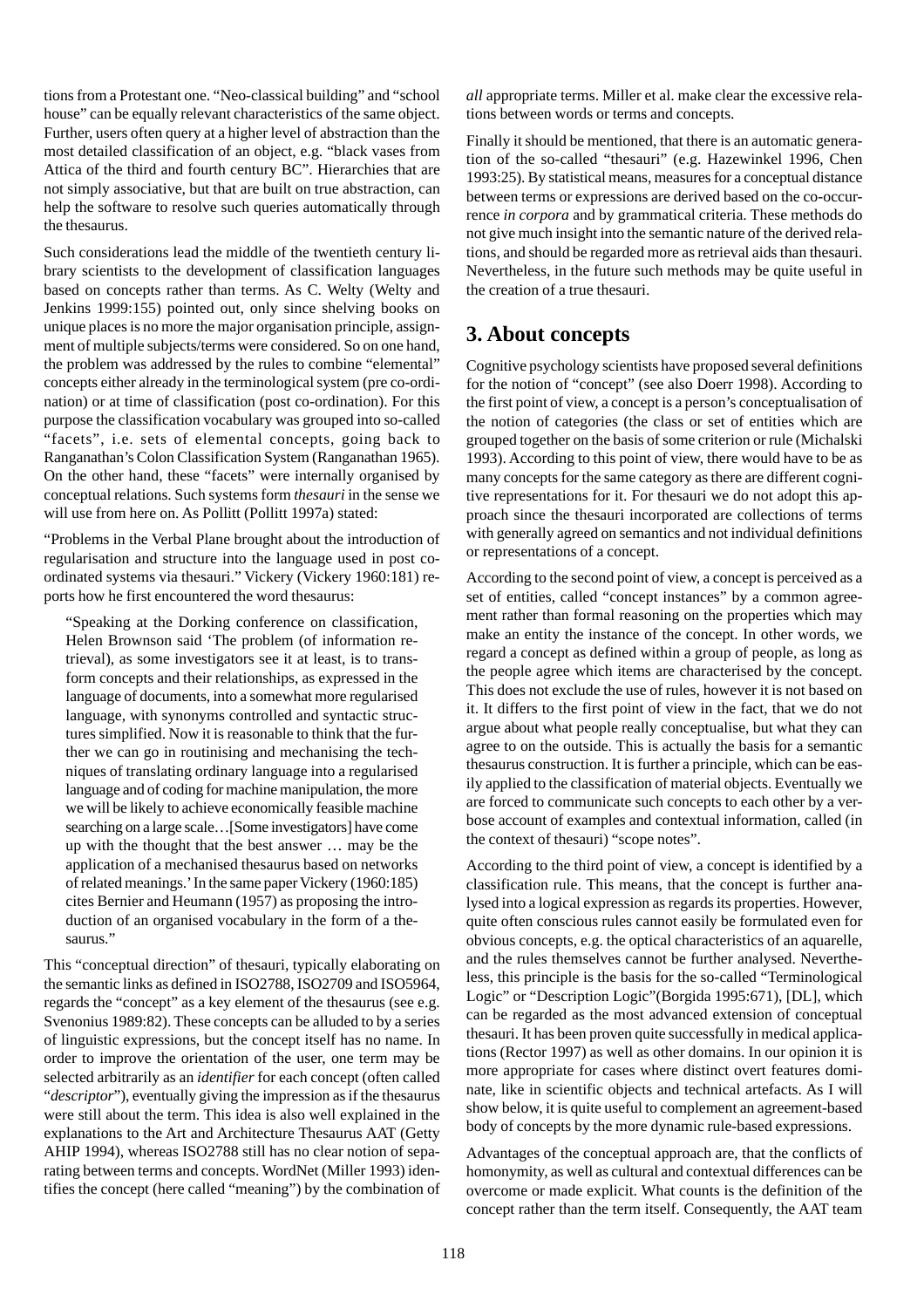has created expressions like "pink (colour)", which are not natural, but resolve ambiguity. Further, we can identify clear abstraction hierarchies based on semantic inclusion (generalisation, super-class, subsumption, hyponomy and whatever synonym term may be in use), that allow to expand more abstract database queries into sets of specific terms. E.g. "dime" is a "coin", "baby doll" is a "recreational artefact", "kachina" is a "figural work" etc.

#### **3.1. About objects and subjects**

As we can see from the historical considerations above, library science, and in particular the problem of subject classification, has been the driving force behind these developments. Museums and archaeology, dealing to a very large extent with material objects, have relatively unreflectedly adopted the same method to classify their objects instead of the literature about them. At this point let us make a few propositions as regards the differences:

- Physical objects are not "abstract". An "Introduction to Biology" and "The Behaviour of Geese" can be the distinct subjects of two different books. In case of objects, there is no single "living being" e.g., without being something concrete, like "goose".
- Consequently, a physical object is truly classified by any higher abstraction of its type, but only the lowest has instances. My dog is a dog, a carnivore, an animal, a living being, a material object. Any existing animal however must be of the most specific type, whereas a book about animals may be as generic as the concept "animal".
- The lowest abstraction level is relative, a function of our attention to more or less characteristics. It depends on the size and constitution of the collection at our disposal. The relatively well-defined level of a "species" in biology has only weak analogies in archaeological objects.
- An object may be classified by an open number of relevant views, according to the investigators objectives. These views may be completely uncorrelated as e.g. "exchange item", "caouri shell", and "property of an Oba", "bead", "element of a preserved string", "slightly worn". The "subject" on the other side may be seen as *one* such view, valid for literature objects, but mostly absent in material objects.
- Even though any object can give raise to a subject in the sense of "talking about..." (Welty and Jenkins 1999:155), the "parallel hierarchy" (Soergel 1995:369) generated by objects viewed as subjects may differ. E.g. talking about "bridge construction" is a kind of talking about "bridges". "Bridge construction" itself is not a kind of "bridges", but a kind of construction, either a design or an activity or both.

Of course, any piece of literature as a whole has its own unique individuality similar to a museum object (Welty and Ide 1999). We however agree here with (Welty and Jenkins 1999:155), who prefers to see the subject of a certain book not as a parallel individual associated with each book, but as a collective concept applicable to more than one book. He further points out that in libraries fiction itself is mostly not classified with subjects. The focus of libraries and museums is obviously quite different, and give raise to endless misunderstandings between both communities.

To summarise, we are under the impression, that conceptual hierarchies for material objects can be and need to be stricter defined with respect to the notion of abstraction (hyponomy, broader/narrower terms) than usual in library subject catalogues, and that they need more structure reflecting different aspects of investigation. E.g. we cannot declare, "Top: Arts: Classical Studies: Journals" and "Top: Arts: Classical Studies: Academic Departments" as narrower terms of "Top: Arts: Classical Studies" (see the DMOZ project [DMOZ]), or regard bridge construction as specialisation of bridges (LCSH), but must separate entities of the real world by their deeply distinct nature.

#### **3.2. Descriptive and characteristic concepts**

The examples above suggest, that we may be able to separate concept hierarchies by the aspects they express, about people for instance by sex, race, intellectual properties, etc. This can be easily performed with concepts, which represent more or less verifiable properties of the one or the other kind, which *describe* basically an object by observational criteria imposed by the researcher. See e.g. the definition of "knives (weapons)" in the AAT: "Weapons designed primarily for cutting, consisting basically of a singleedged, pointed blade and a grip mounted asymmetrically in relation to the axis of the blade, closer to the back edge". The concept of "weapon" itself is purely functional, and bare of any assumption about its physical form. A dynamic (post co-ordinated) term like "railway museum" expresses no more than what it says (see the AAT).

However, we also have to simultaneously operate with historical concepts of things *characteristic* for a kind of "design model" of a culture, like an "ushabti" or "kachina doll". These concepts comprise of a series of aspects and implications. "Persian rugs", e.g. exhibit the subtlety that not all rugs from Persia are Persian Rugs, nor are all Persian Rugs from Persia, even though at least a "genuine" one should be. Obviously the provenance "Persian" does not imply that a rug necessarily has the characteristic design observed in Persia, and the characteristic design may be copied or truly followed outside of Persia. The latter has a history, evolution and social context.

In this sequence let us talk about *descriptive* object concepts, as those, that analyse our observations about the objects, that have come upon us from the past, be it on features that can be at present verified on the item itself, or features that originate in historical knowledge.

In contrast, let us talk about *characteristic* object concepts, as those, that designate a "design model" of a culture, which has specific functions, designs and contexts of use altogether, has characteristic traditional names (e.g. "alcazar"), and varies over regions and evolves over times. The "ushabty" e.g. was initially a surrogate for the mummy, and later became a servant for the afterlife. It has a characteristic span of forms and sizes. "Ushabty" (ushebti, ushabti, shawabty etc.) are transcriptions from the original Egyptian terms for that concept. In other cases, like with Neolithic objects, those are lost, and researchers "coin" modern terms as surrogates.

As we see, our object concepts come from different perspectives of cognition, with more complex relations between each other and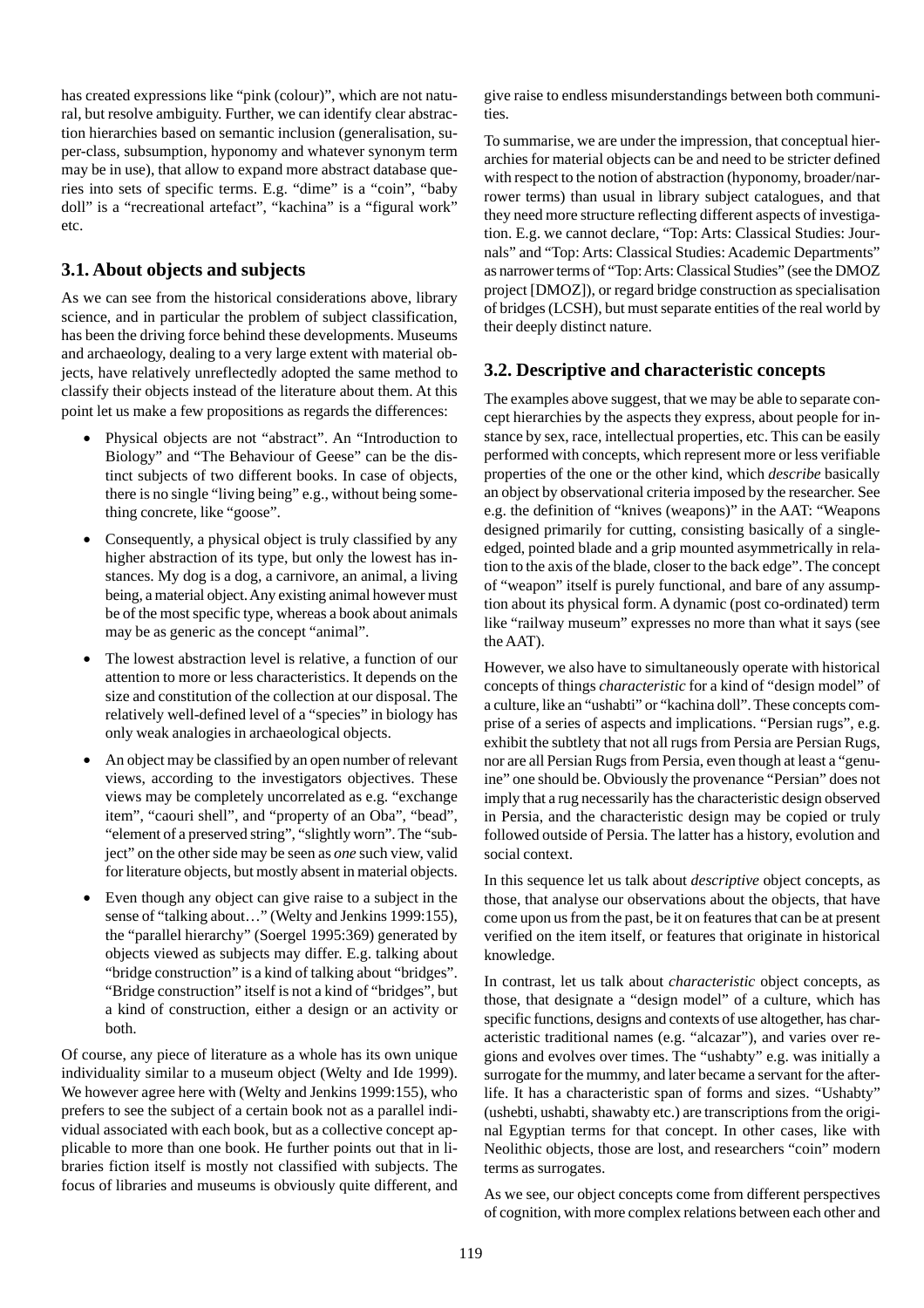the objects they classify, than simple hierarchies can appropriately capture. The results of pressing those into a simple hierarchy are a disorientation of the user trying to find concepts and poor or even questionable conclusions from the given semantic relations.

Ranganathan (Ranganathan 1965:38), characteristically states:

"…that the work gets resolved into three different planes: the Idea, the Notional, and the Verbal Planes. Looking back from this position into the work done before these three planes of work were clearly seen and separated, it is found that much of the difficulty arose out of frequent, listless, and unconscious change from one plane to another. Another cause of difficulty was the inhibition of work in the Idea Plane by the limitations of the Notational plane, and by the inherent defects of the Verbal Plane." (see also Pollitt 1997a).

In this paper, we want to investigate some properties of the Idea Plane, the world of concepts and meanings, and their relation to objects of our investigation, free of limitations of the Notational plane, and in sequence propose some improvement in the Notational plane.

### **4. About facets**

We have already mentioned the so-called "faceted classification". The term "facet" alludes to the fragmented surface of a diamond, suggesting that the same thing can be seen from different sides. Faceted classification and further developments in the form of Description Logic are becoming increasingly popular in the dealing with the complexity of precise capturing of information contents (e.g. Prieto-Diaz 1987:6, Constantopoulos 1995, Welty and Ide 1999 and Pollitt 1997a). Actually, one may distinguish three slightly different notions of facets with at least two different applications.

Following (Prieto-Diaz 1987:6): "The faceted method… relies… on… building up or synthesising from the subject statements of particular documents. By this method, subject statements are analysed into their component elemental classes, and these classes are listed in the schedule. Their generic relationships are the only relationships displayed."

 This is the first notion of facets: *Elements for synthesising* complex (post co-ordinated) terms or statements by enumeration. In our opinion, this kind of analysis results more in grammatical elements, such as subject, predicate, object, etc. (see e.g. Constantopoulos 1995), than in "elemental classes". They become elements of an indexing language used to create an open number of potential "compound terms". Typical library facets are: Topics, periods, places, genre.

Whereas statements often summarise a scientific paper quite well, material objects are better characterised by noun phrases. Soergel (Soergel 1995:369) discusses in much detail the use and limitations of an indexing language (the AAT), which foresees only one generic relation between each facet. An example for such a compound is "nineteen century Massachusetts wood chairs". Please note, that this denotes no more than a chair. The AAT distinguishes the facets: "Object, Agents, Activities, Styles and Periods, Materials, Physical Attributes, Associated Concepts". Description Logic is the natural extension of such indexing languages, as it enriches the set of relationships allowable between the concepts and puts them in a well-defined logical framework (see e.g Welty and Jenkins 1999 and Bechhofer 1999 as regards the utility of DL).

The separation of our concepts into *disjoint cognitive categories* gives raise to a slightly different interpretation of "facet". Under this aspect, we regard as facets notions of objects, actors, events, measures, time, space, etc. "Facets" are seen as the building elements of our conceptualisations of a domain, without an immediate syntactic purpose. Such elemental classes are often referred to as "*major facets*". Ranganathan talks about "the five fundamental categories PMEST (Personality, Matter, Energy, Space, Time)", and the AAT facets seem to be of that kind. The difference as regards the above interpretation becomes obvious, when someone regards grammatical subjects and objects, which are identical in nature, but different in their role within a statement. E.g. a physical object can be the subject and the object in a grammatically correct phrase.

For an archaeological thesaurus, we regard the principle of "major facets" as appropriate to bring the first order into all potential concepts of the domain. The ontology of the CIDOC Conceptual Reference Model (Doerr 1999) is an attempt to provide a formal standard model used to describe objects and their history, mainly to be able to mediate and transform between different data and metadata formats. It distinguishes: *Temporal Entities* (including periods, events and activities), *Actors, Physical Objects, Conceptual Objects, Place* and *Time*. Recently the IFLA and the Dublin Core community came up with almost identical categories (see: the Indecs project, http://www.indecs.org/results/model.htm). The obvious similarity encourages standardisation. As Steven Pinker (Pinker 1994) suggests innate categories of human perception are most probably hidden behind this. We would however not dare say, to which degree nature itself dictates those. It is easier to derive facets for synthesising complex terms for different applications from these categories, than from purely syntactically motivated categories.

There is however yet another interpretation of "facet", which is, in our opinion completely different. Prieto-Diaz (Prieto-Diaz 1987:6) continues in the same paper: "Facets are sometimes considered as perspectives, viewpoints, or dimensions of a particular domain", and continues with an example about animals classified by habitat versus genealogy. Actually this is the notion that Ranganathan originally introduced, which indeed reminds us of facets of a jewel. The MDA Archaeological thesaurus [MDA97] e.g. introduces a term "armour by construction", and below "scale armour", etc, "armour by form", and below "cuirass", etc, "armour by function" and below "parade armour". Such terms, that announce the criterion by which the subsequent analysis is carried out, are called node-labels (ISO2788), *minor facets* or guideterms (AAT). Frequently, the values these criteria can take on are taken from another "major facet". As e.g. in the term "cutting sword", the value "cutting" appears in the major facet "Activities" of the AAT.

#### **4.1. The minor facets in the AAT**

Ranganathan observed, that an open number of concept arrays can be used to provide the criteria for a facet on another array. Similarly, the AAT has systematically introduced guide terms (facet indicators) in a great number, to be precise 2840 in the 1998 edition. From a scientific and philosophical point of view, this situa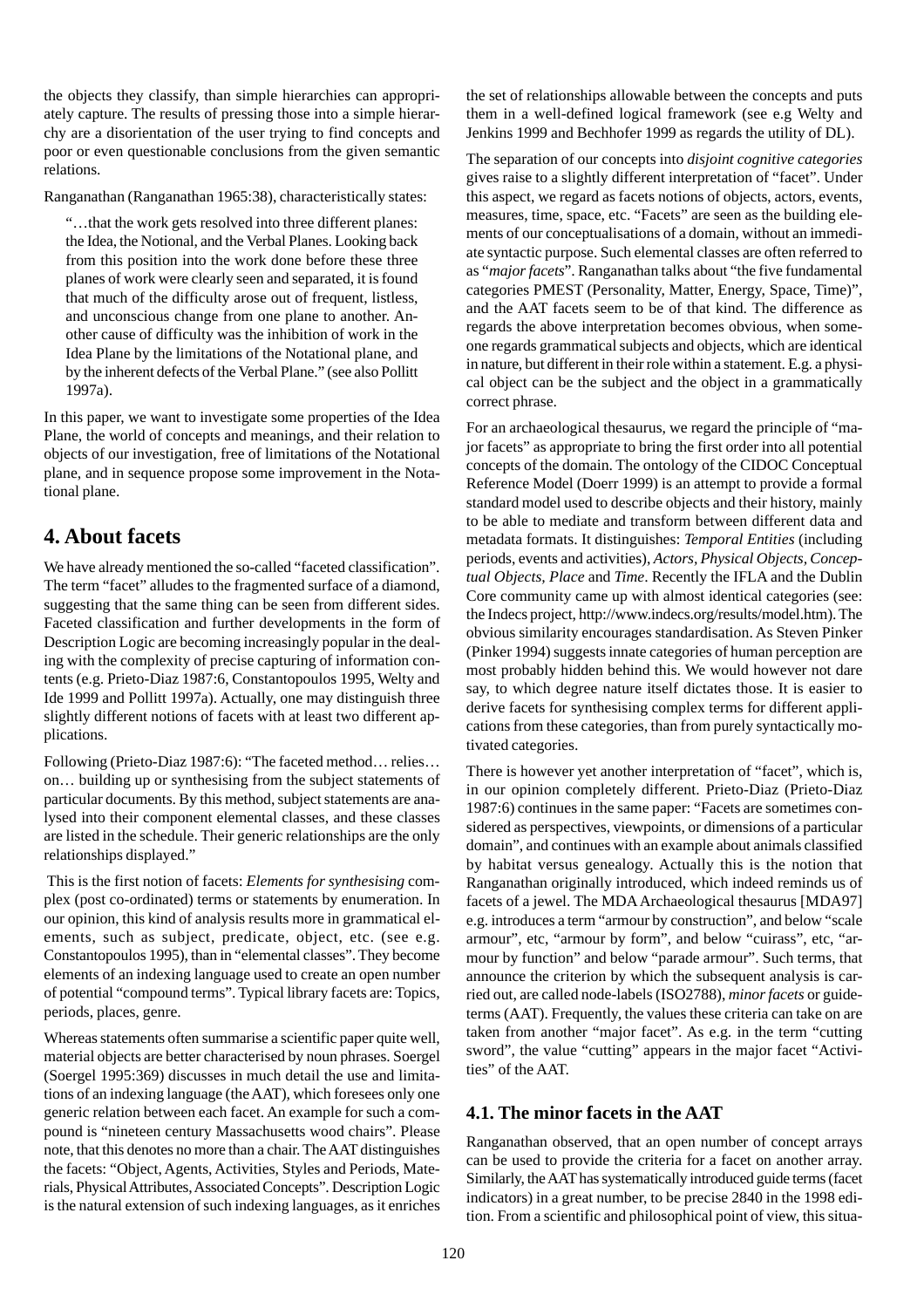tion is not very satisfactory. In the first statistical investigation, we have identified that there are a number of predominant criteria, that can be used to create a metastructure.

For that purpose, we have separated the guide terms of the object facet. We separated approximately 1640 of them (some concepts are not really objects, such as "illustrations", "museums"). From these, 615 actually refer to the criterion with the characteristic connector "by" like "swords by function". These could easily be separated, and became the object of our analysis. A more thorough analysis could well be done on the total, but at this stage we are only interested in a qualitative result:

318 guide terms out of the 615 fall in three clearly distinct dominant groups:

| $$ by form:                 | 129 |
|-----------------------------|-----|
| by function:                | 121 |
| by location or context: 68. |     |

The remaining have frequencies below 15. The notion "location or context" is not easy to interpret. It is often a geometric relation of a part to a kind of whole, but also of independent smaller elements to a larger structure such as landscape to sea, lamps to parts of a room, etc. The other categories are clearly defined. In practice, form and function can overlap in the form of "functional forms". There are 15 guide terms "…by form or function", like "furniture by form or function" and others.

This analysis is only linguistic. Actually a closer look on the actual narrower terms appearing under the less frequent kinds of guide terms reveals more of the major categories, such as "…by shape", "…by merchandising practice", "…by position". The AAT has never tried to standardise these terms. Further, a large multitude of differently named categories can be characterised as construction criteria, be it the internal structure or the process of creation of the internal operation principles of machinery. We have not tried to go into higher detail, nor have we tried to distinguish event-like functions like "cutting" from activity-like functions like "dwelling". Construction and form sometimes overlap, in the case of technically necessary forms of machinery we have preferred to classify the criterion as constructive.

We have arbitrarily added the group "form or function" to "function". There is a small group of criteria about the social context of creation or use. Surprising enough, only 5 times the "subject type" appears in the proper sense, e.g. for sculpture, as a term-generating criterion! For example we have classified the "subject" of a museum under "function". Here are the statistics of our interpretation of the AAT object guide terms with the "by" connector:

| Criteria of form:                | 34 %    |
|----------------------------------|---------|
| Criteria of function:            | 29 %    |
| Criteria of relative location:   | 15 %    |
| Criteria of construction:        | 15 %    |
| Criteria of social context:      | 5 %     |
| Criteria of subject type:        | $1\%$   |
| Criteria of naming (like coins): | $1\%$ . |

From the impression these statistics give we derive the hypothesis, that there are a few predominant aspects to analyse objects, and not an arbitrary, unpredictable mass. These aspects are reflected in the terms themselves, but may be as well explicit criteria (distinct data base fields) of classification (function, form, material etc). Some British museums have made the functional aspect explicit: they classify objects with SHIC, (Social, Historical and Industrial Classification) [SHIC93] only by their relevance to human activities - a clear indication of the relevance and utility of the "function" and "social context" aspects. In this practice, the actual "function" is always explicit, and not hidden in some traditional term.

The above analysis gets an unexpected confirmation from modern linguistics. Pustejovsky (Pustejovsky 1995) has developed a theory to cater for the dynamic change of word meaning in new contexts. He shows, that nominals in general, and in all languages imply multiple meanings, which are "activated" in a sentence by the appropriate context, e.g. a verb that refers to a certain aspect. An example he gives is:

"He walks through the door" (function, opening), and "He paints the door" (object).

He talks about the "Qualia Structure" of nominals, which he analyses in the following categories (referring also to Aristotle's notion of modes of explanation):

- Constitutive: The relation between an object and its constituents. (Material, weight, parts and component elements)
- Formal: That which distinguishes the object within a larger domain. (Orientation, magnitude, shape, dimensionality, colour, position)
- Telic: Purpose and Function of the object. (The purpose the agent has in performing an act. Built-in function or aim which specifies certain activities)
- Agentive: Factors involved in the origin or "bringing about" of an object. (Creator, artefact, natural kind, causal chain)

The similarity is striking. If eventually, common sense in understanding language and classification in archaeology will lead to the same or at least similar categories, will be shown in future research. By sure, both disciplines can learn from each other.

# **5. A metamodel for object thesauri**

The fact that traditional terms silently imply one or the other aspect can bring confusion into the classification. Some data about an object may be classified under the above aspects with descriptive concepts, especially if a characteristic term for it is missing. Another object may be classified with traditional characteristic terms that imply a descriptive concept shared with another object. We shall not be able to retrieve both under the same terms.

For example, let's look at the AAT Terms "armor", "parade armor" and "garnitures". The scope note of "garnitures" says: "Sets of armor, …for use in warfare or tournaments. They were invariably made for important persons according to a precise design for specific types of events." Neither the aspect of protection in combat nor the aspect of social representation are explicit from the wording or from the broader terms given. On the other hand, a "pure descriptive" classification with the above criteria is neither efficient nor always appropriate. Archaeologists at the Greek National Archive of Monuments and others [PrivCom] have repeatedly referred to us with the problem, that the characteristic terms imply various properties not accessible in a database search. On the other hand, explicit reference at each instance is not economic, and implicit properties may change with the period even for the same term.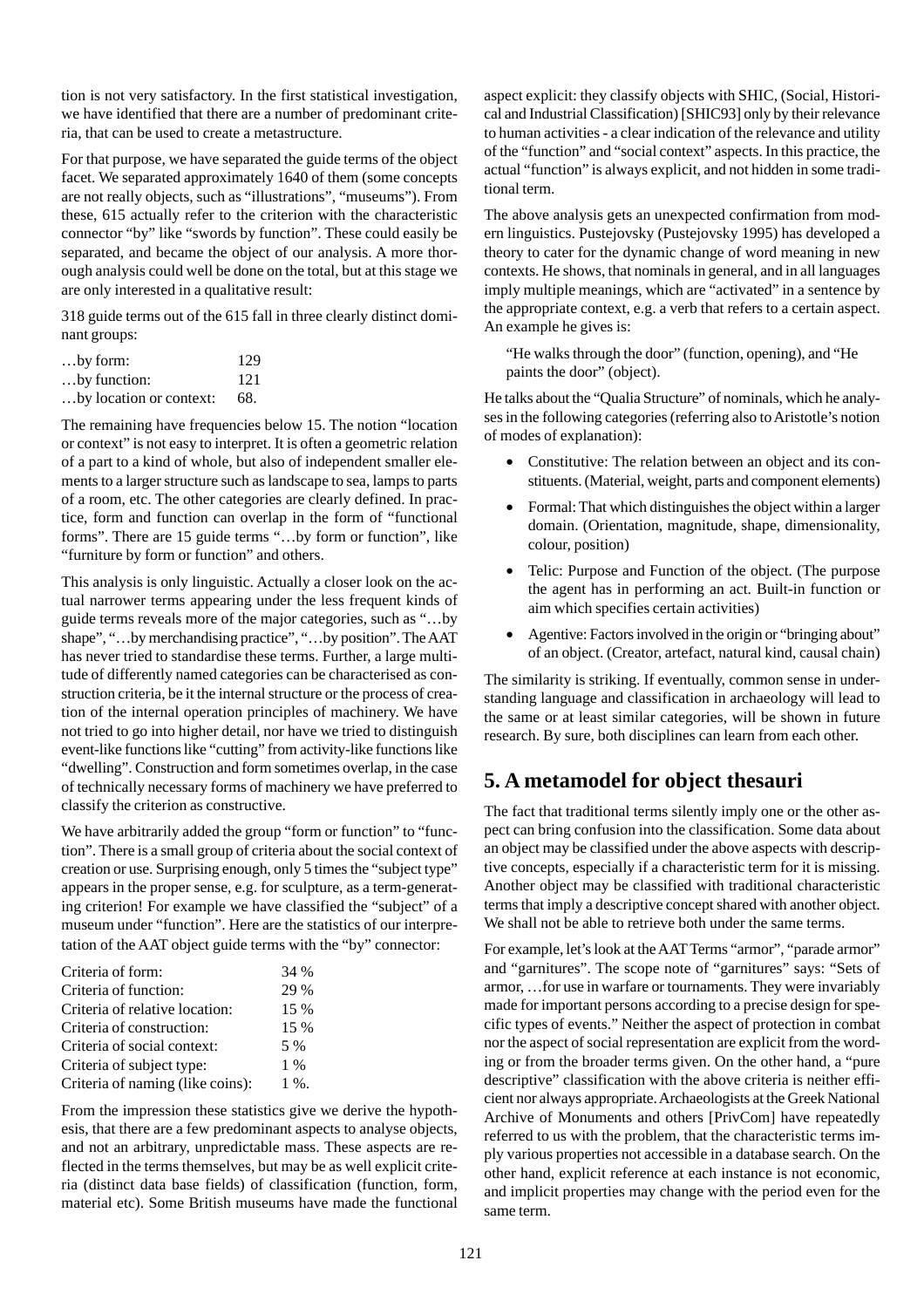

*Figure 1: Conceptual Scheme of a multi faceted Hierarchy. Figure 2: Sample hierarchy with typed broader/narrower*

Under this consideration we propose to systematically classify characteristic terms by descriptive terms. With this practice, direct classification of objects with descriptive terms and classification with the correct characteristic term can become consistent and compatible. As we have seen above, a thesaurus can serve as a language indexing device and as an information source as regards the conceptualisation of a domain. For the latter, systematic classification of descriptive terms by all aspects (qualia) is a remarkable finding aid for users, as detailed in section 6.

An object clearly identified as a model of its culture, like an ushebti, is of course best characterised by its vernacular, historical term. Only that will render all relevant aspects. An object, which cannot clearly be identified as one or the other, should better be classified by all possible aspects, in order to provide future researchers with all potential candidates for their requests (ensure recall). Similarly, a term with multiple potential meanings should be generalised (i.e. assigned broader term relations) by all possible meanings. Equally prominent in archaeology are cases, were we try to identify unknown models of a culture, in particular of prehistoric ones. In such an event, we may use combinations of descriptive terms and eventually invent a new characteristic term, a "coined term", when our knowledge about the kind of items seems to stabilise.

This is not in contradiction to defining its proper scientifically established meaning by respective scope notes. This double practice not only helps to explain vernacular terms or their equivalents to the interested scholar, but also provides the correct generalisations for query expansion in the use as an indexing language. Even more, shifts in meaning could be expressed by specialising a term into its local and temporal variants, and generalising them differently. For example the most ancient Egyptian items that we have encountered are burial items, but their later equivalents are not [PrivCom], (contemporary secular equivalents are typically not preserved).

#### **5.1. Examples**

In order to illustrate this theory, let us in the following assume, that the relevant qualia are: function, form, construction. To create the proposed metastructure, we may provide an initial vocabulary of expressions of function (like SHIC), of forms, and of constructive features relevant to the set of objects under considera-



*relations.*

tion. From these, we create the set of classes of objects, which are characterised by precisely one feature of the initial vocabulary, e.g. "objects for warfare", "objects for eating and drinking", "rectangular objects", "built objects". If the initial vocabularies are organised by hyponymy (broader/narrower terms), this procedure creates a "parallel hierarchy" (Soergel 1995:369) for each aspect (quale). These would be the primitive descriptive concepts. Each hierarchy could be headed by a node label like "objects by function" etc., even though the practice is to enumerate only a flat list under each node label. Any characteristic object concept should be describable as a narrower term of some combination of these classes. In this theoretic picture, characteristic concepts appear dispersed in the "pool" of all possible combinations of the primitive descriptive concepts, as figure 1 suggests.

In practice, two factors cause severe distortions to this picture: Properties of the formal aspect and the relations between the characteristic concepts. The formal aspect or quale seems to play a dominant role in the discrimination of characteristic concepts. Pustejovsky refers to it as "basic", without further justification. We observe a basic difficulty in the defining of expressive sets of shapes without the reference to objects types, however we easily derive shapes from object types: we may talk about a cross-shaped ground plan, a hammer-like fish ("hammerhead shark"), etc. This does not hold true for the other qualia. This is further confirmed by the dominance of form criteria in the AAT. As described in chapter 6, the Greek National Archive of Monuments has introduced the formal aspect as «ειδος», literally translated as "kind, model or article".

It is beyond the scope of this work to analyse the deeper reasons behind that. It seems economical to take characteristic concepts themselves per default as sufficient to represent their formal aspect. Consequently, an independent vocabulary of form is only created for those forms not captured by the characteristic terms themselves, and the total of characteristic terms is seen as a source to generate respective form expressions, e.g. with a "like" operator.

Beyond that we observe, that characteristic terms of some higher level of abstraction may be specialised themselves by one or the other aspect, or all aspects together. In the AAT, the guide terms appear characteristically at the top and then at any level without a recognisable system. Our interpretation is that actually any char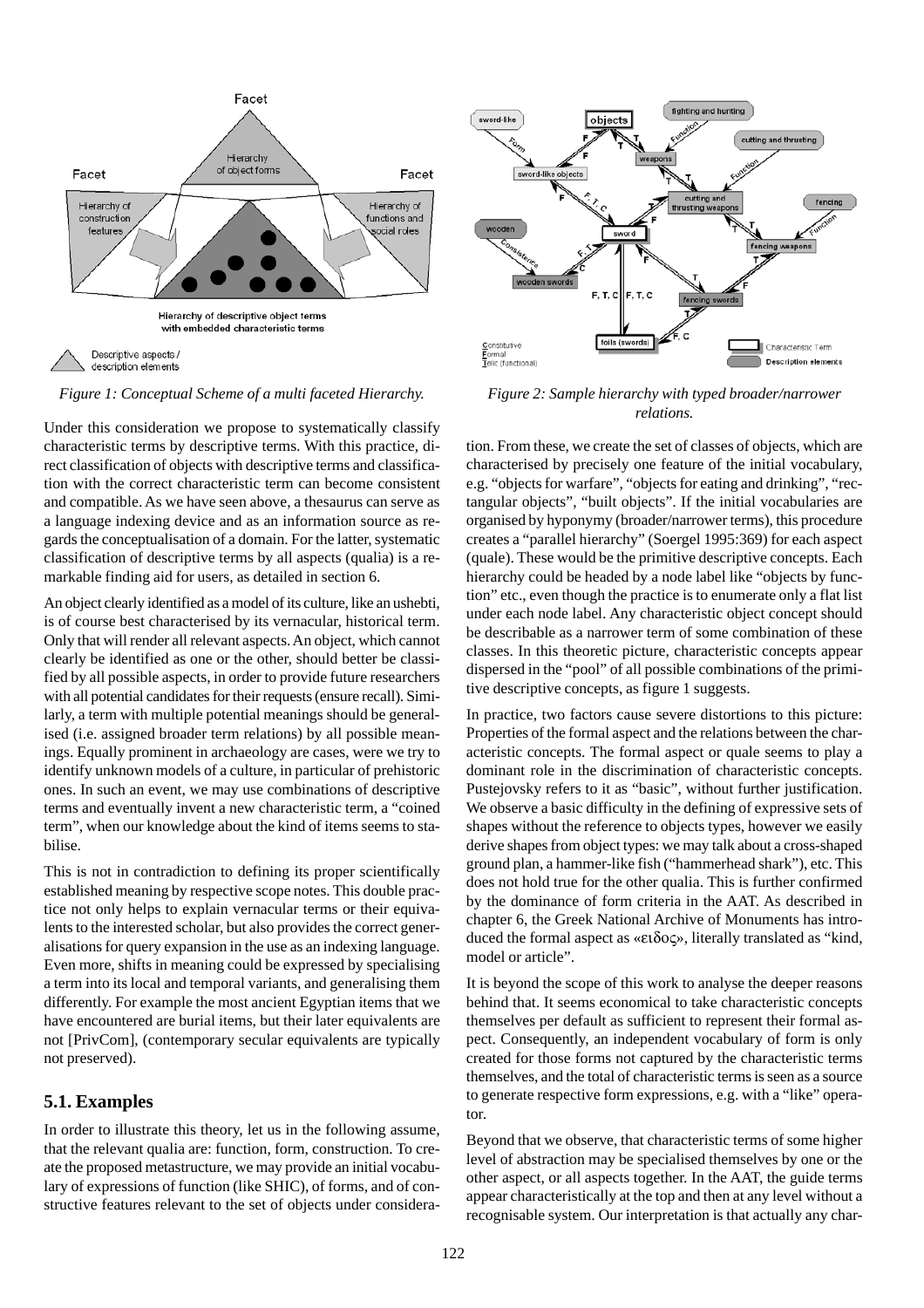acteristic term is potentially specialised by all aspects at any level, however, these potential places in the polyhierarchical grid may not always be occupied with actual established terms. The current practice to introduce a node label in order to announce the aspect of making narrower terms (NT) has two limitations: firstly, it cannot be continued on the next level. Another node label is needed. Secondly, it does not say, which aspect of the inversion, the broader term relation (BT), entails. This is actually not of a trivial nature. There are combinations of all aspects between the two directions of a BT/NT relation. The broader term relation is actually the one that classifies the characteristic concept, whereas the narrower term relation is the one we need to systematically create the thesaurus top to down and to expand higher concepts into individual classification concepts.

Instead of node labels, it would be better for us to introduce different types of BT/NT relations, a real metastructure feature, which goes beyond ISO2788. The idea is illustrated in figure 2, around the characteristic concepts "swords" and "foils (swords)". A type determinator in brackets accompanies the latter term, in order to disambiguate the concept from homonyms. The right branch (weapons…) shows part of an object hierarchy induced by activities "fighting and hunting", "cutting and thrusting". These pure functional concepts become specialised by the characteristic term "sword", which adds a morphological and constitutive aspect. The latter is again specialised by the functional aspect "fencing", and in turn by the characteristic concept "foils (swords)".

On the left side, we see the morphological aspect, starting from "sword-like", and penetrating through the concepts "swords" and "foils (swords)". "Fencing swords" takes a hybrid position. Further, we show a constitutive aspect, the "wooden swords". In the hierarchy here, wooden swords appear as weapons, and to our knowledge at least in medieval Japan, wooden swords were in use as respectable weapons. Alternatively, one could put wooden swords as a formal/constitutive hybrid under "sword-like objects", and distinguish between "wooden swords (toys)" and "wooden swords (weapons)". From this picture, we can easily recognise how the generalisation or specialisation has a direction towards the formal, the constitutive, and the functional aspect. A similar graph can be seen in Pustejovsky (1995:145).

"Weapons" is an established, "historical" term and concept, which is purely functional. Obviously, we cannot assign any prototypical shape to "weapon", as we do to "sword". As such, we regard it as descriptive and not characteristic. However, in general, nonformal terms are more frequently compounds than the others. In particular concepts which complement gaps in the lattice of traditional terms in order to cover relevant feature combinations compounds with terms from the participating aspects can be noticed, as expected from the faceted classification schemes presented above. The difference of our position here is that we cannot replace a part of the hierarchy by purely descriptive compounds as propagated by current indexing systems, because characteristic terms and traditional terms penetrate such hierarchies. A solution to embed these in a comprehensive way must be found, in a scheme of dynamic feature combination, as indicated in this paper.

# **6. Polydeykis, a practical experience**

POLYDEUKIS is a general purpose, ontological Thesaurus aimed at consistently classifying cultural and archaeological terms. It is being elaborated by the Directorate of the Archive of Monuments

of the Greek Ministry of Culture in co-operation with ICS-FORTH. It has reached its first state of completion, where the basic principles can be verified and further refinement can be determined. Its appellation was coined to honour Polydeukis, a second-century BC Alexandrian who authored a Lexicon of terms of the Attic dialect. The specific activities of the Directorate of Monuments have instigated a thematologically multi-faceted logical organisation of cultural and Archaeological terms contained in Polydeukis. Indeed, the Directorate handles an archive of extensive and multifaceted data concerning cultural monuments. These are the material traces of coherent human activity spanning over several millenniums from a geographical area considerably larger than the Modern Greek State. The influences exerted by the Hellenic culture over other cultural environments with which it held converse and still does, are very broad and remarkably fertile.

Consequently, all objects under investigation are characterised by an exceptional variegation of terminological designation and distinction into characteristic concepts. The analytical overview of concepts in Polydeukis follows an anthropocentric logical structure, that is to say, it observes closely, albeit up to a certain degree, the relationship which man (as a living being) has with his fellow humans, and with the creations created by himself or nature. Every human being, for instance, is a biological entity designated by his parents (creators), the time and place of birth, name, physiognomy and bodily form, personality, biological structure, as well as his activities, and the ambient wherein he lives and works.

In analogy, the logical organisation of Polydeukis establishes a conceptual anthropocentric structure for every type of object/ monument, to which all characteristic historic terms designating and specifying it are linked through a system of guide terms. The analysis of characteristic concepts conducted so far yielded the formulation of a relatively repetitive conceptual structure for their every set.

Let us illustrate the above by the example of the concept "temple" (in Greek "N $\alpha$ o $\varsigma$ "). This concept has two designated uses according to Polydeukis: a descriptive and a characteristic historical one. The descriptive concept "temple" designates every single building of religious function, regardless of the religion or the religious tradition it belongs to. As such, it is a specialisation of a morphological descriptive term "building", and the functional term "object from religious life". "Temple" is further specialised into characteristic historic terms by the particular religious tradition it belongs to, i.e., "sanctuary, temenos, temple, dominicium, mosque" (temple appears again in its narrower sense). Associated with it are characteristic concepts of temple "elements", functional parts like: "altar, nave, opisthodomos, diakonikon, prothesis, choir, narthex, royal doors, mihrab, minbar" and structural parts like: "capital, architrave, chancel barrier, frieze, pediment, mukarnas, etc.". In a similar way, each characteristic concept is embedded in a conceptual structure capturing its social, functional, morphological and stylistic significance with the corresponding terminology.

The conceptual structure underlying all terms contained in Polydeukis also follows the above-mentioned anthropocentric model. The distinctions of concepts in Polydeukis are purely methodological: they are meant to convey not the levels of the very nature of things, but the levels of man's cognition according to the specific standpoint by which he searches and understands the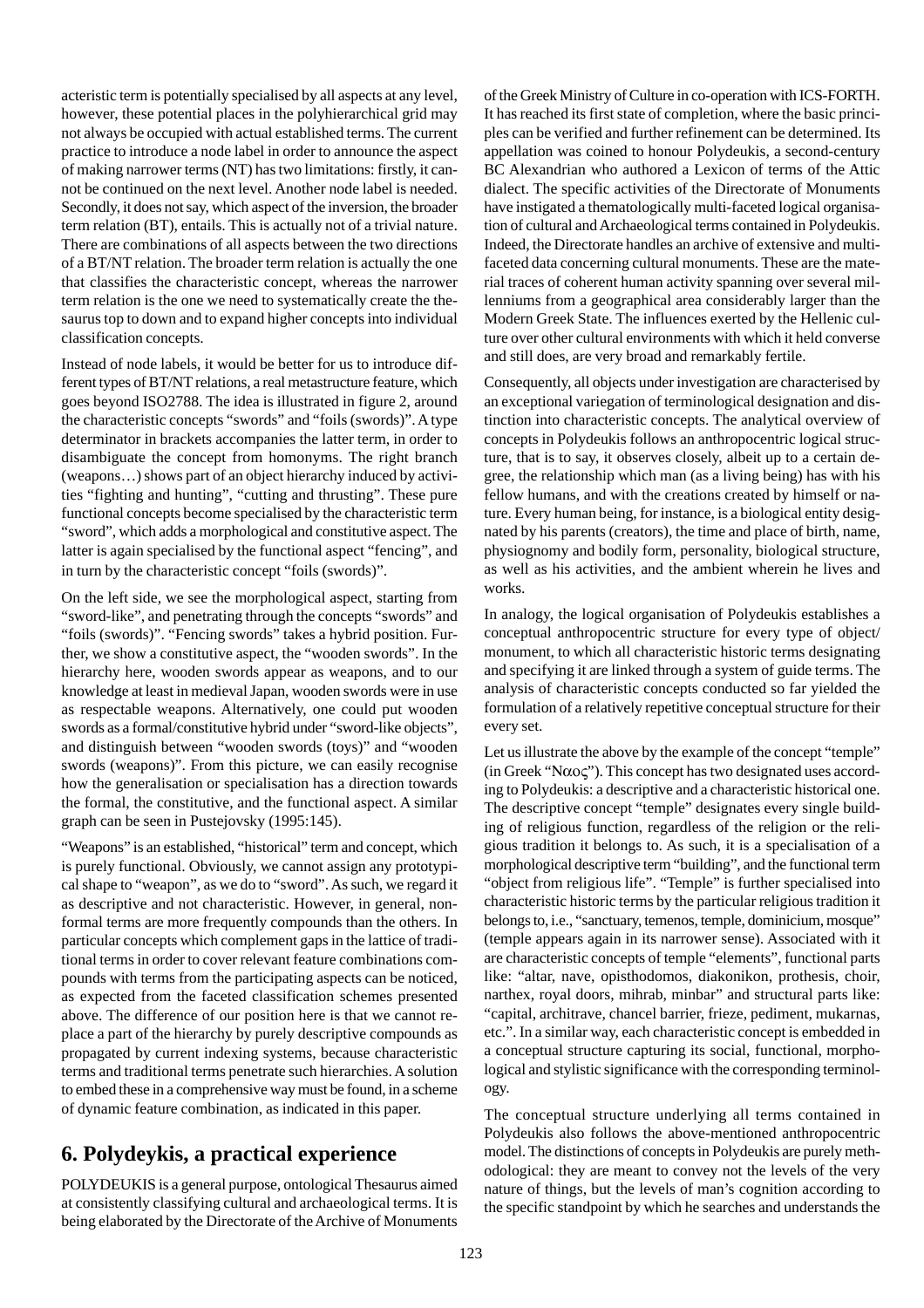| Γράφημα Σχετιζόμενων Ορων |                 |                                                    | Αριθμός Ευρεθόιτων: 30                                                                                                                                        |
|---------------------------|-----------------|----------------------------------------------------|---------------------------------------------------------------------------------------------------------------------------------------------------------------|
|                           |                 | ΕΝΟΤΗΤΕΣ ΔΗΜΟΥΡΓΗΜΑΤΩΝ                             | ΥΛΙΚΑ ΔΗΜΙΟΥΡΓΗΜΑΤΑ<br>Πνευματικά Έργα                                                                                                                        |
|                           | ΤΑ ΔΗΜΟΥΡΓΗΜΑΤΑ | - Φυσικά και Τεχνικά Χαρακτηριστικά Δημιουργημάτων | Φυσικά και Τεχνικά Χαρακτηριστικά Πνουματικών Έργων<br>Φυσικά και Τεχνικά Χαρακτηριστικά Ακινήτων<br>Φυσικά και Τεχνικά Χαρακτηριστικά Κινητών<br>Πρώτες Ύλες |
| O KOZMOZ - H OYEH         |                 | Μορφολογικά Χαρακτηριστικά Δημιουργημάτων          | Κάσμηση<br>Εικονογραφία<br>Μαρφολογία                                                                                                                         |
|                           |                 | Πανίδα και Χλωρίδα                                 | ХЭлиріба)<br><b>Naviba</b>                                                                                                                                    |
|                           | O XPONOZ        | Χρόνος                                             | Ιστορικός Περίοδοι<br>Ιστορικά Γεγονότα                                                                                                                       |
|                           | O XDPOI         | Xiipoc                                             | Ενότητες του Χώρου<br>Στοιχεία του Χώρου                                                                                                                      |
|                           | Ο ΠΟΛΙΤΙΣΜΟΣ    | - Άνθρωπος και Πολιτισμός                          | <b>A</b> eBpumpe<br>Πολιτισμός<br>Όντα από τον Χώρο του Πνεύματος                                                                                             |

nature of things. For that purpose, Polydeukis uses the following major facets (see figure 3):

- Kosmos, the world as subject
- Living Nature, as historical subject
- Culture and Civilisation
- **Space**
- Time
- Creations, the man-made world:

Material creations Conceptual works Associated concepts: Stylistic, physical and technical characteristics.

Hereby "Kosmos" includes other facets as subjects of representations. The "Living Nature" is organised by the relation to man, habitat and feeding habits, rather than genealogy. The man-made objects (as a formal aspect "ειδος"), their associated concepts (constitutive aspect) and relevant social/functional terms from the Culture and Civilisation facet are combined systematically between each other in two levels of hierarchy of descriptive terms into a kind of regular grid. The combinations are announced group wise by guide terms like "functional parts of immobile objects". Under these, the characteristic terms are introduced, and the hierarchy continues on demand with the multiple criteria. E.g. "immobile objects" are split into "simple constructions", "buildings", "built complexes", "housing areas", "open spaces", "other immobile objects", whereas activities are split into "religious life", "burial rites and functions", "private life", etc. (see figure 4). The combination of "buildings" and "religious life" leads to, for example, "temple", as seen above.

This kind of hierarchical layout allows for the formation of a common structural environment for the descriptive and the historical/ characteristic level. According to such an organising principle of the Polydeukis material, the higher we are in the hierarchy of terms, the more we function on a level of descriptive categorisation. On the other hand, the more we descend from the terms at the top, the more we are apt to encounter characteristic historic terms. The main characteristic of this superintending view of facets is that the underlying synthetic structuring of terms follows a flexible policy of conceptual integration which is capable of registering



*Figure 3: Screen dump from Polydeykis, "The Kosmos". Figure 4: Screen dump from Polydeykis, immobile objects hierarchy.*

the whole spectrum of variegations of concepts whether descriptive or historic/characteristic. Furthermore, it allows for the formation of broader or differentiated descriptive categorisations for the same characteristic concepts.

The first experience with users is quite encouraging. The systematic structure of the upper levels and the explicit relation to descriptive concepts provide a remarkable orientation for the user, and we got enough positive responses. Characteristic terms seem to "find a natural place" in the hierarchy. On the other hand, the creation of combinations leads to a kind of "combinatorial explosion", and is not easy to be maintained. Also, the introduction of guide terms at all levels makes the presentation "heavy". Speaking with Ranganathan, we have successfully ignored the limitations on the notational plane, overcome the verbal plane by introducing compound terms, and satisfied the idea plane. Now, the next step is to introduce a suitable notation, and to improve the compound term creation.

### **7. Conclusions**

The experience with Polydeykis, the analysis of AAT guide terms and the linguistic theory of qualia structures makes us confident, that the analysis of a thesaurus by placing object terms into a limited number of aspects and the respective logical and notational organisation of thesauri is feasible and can considerably improve user orientation, precision of classification and reasoning during retrieval. We have introduced the notion of the "descriptive" versus "characteristic" concept, which seems to be a viable distinction able to account for certain phenomena in the classification. An initial distinction into "modern" and "historical" was soon abandoned, as we could find all kinds of transitions between historical and modern terms with respect to their significance. We would be interested to learn if similar notions have been developed in philosophy or cognitive science.

We have encountered limitations of the current notational practice. We believe, that these can be overcome by mechanisms of virtual pre co-ordination based on Description Logic that we have conducted our first experiments with (Ntoas 1999). Eventually also new modes of graphical presentations need to be developed. However, several open questions about thesaurus structuring remain, for example: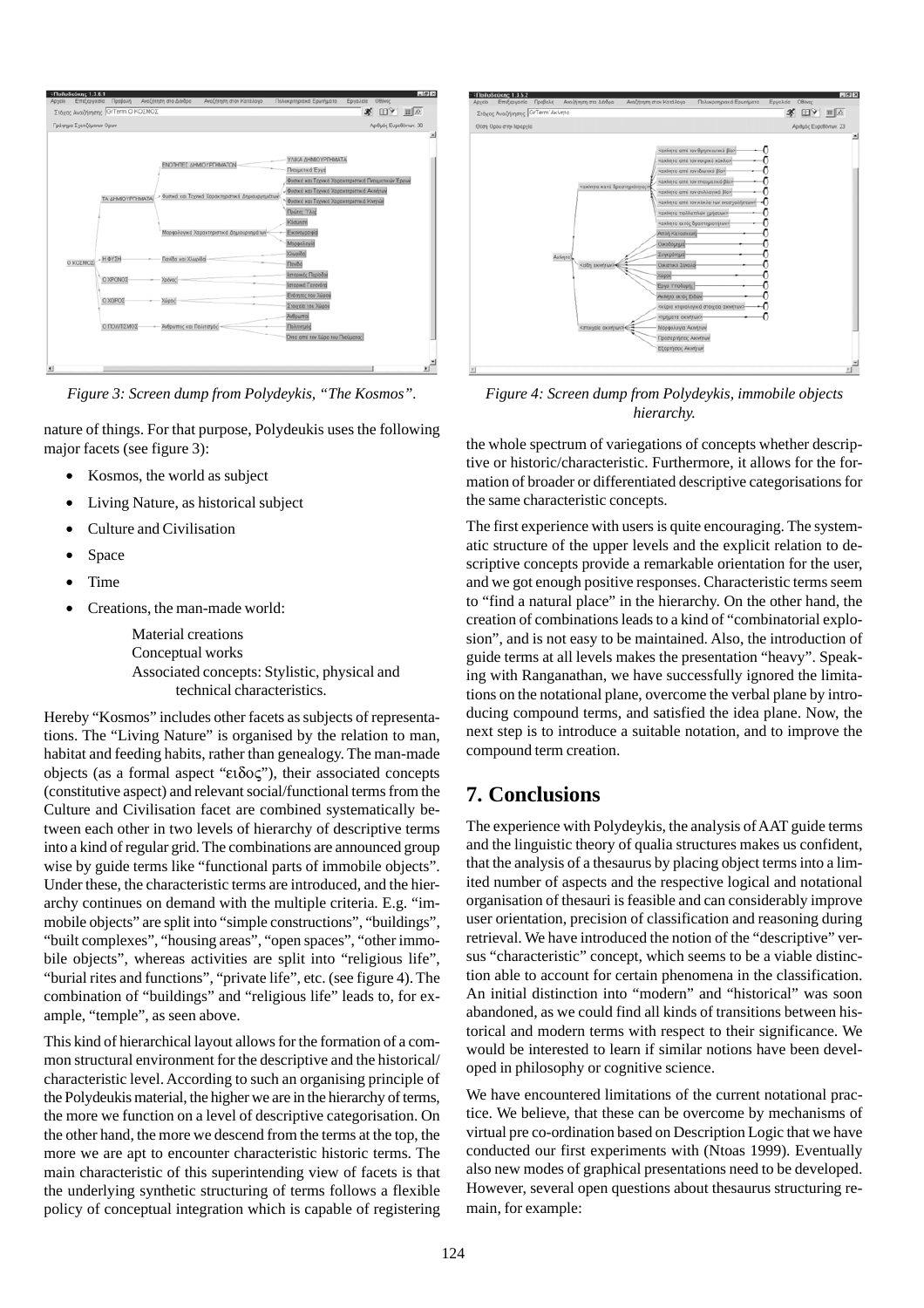- 1. Should there be a relation between certain qualia and the level of abstraction, or between descriptive and characteristic terms in a practical thesaurus? E.g. do functional terms tend to be more abstract than characteristic or formal ones (as psychological studies suggest)?
- 2. Are the qualia of common sense language the same to those of a specialist vocabulary? Are the latter similar, a part of the latter or can they be completely alien, e.g. in some technical fields?
- 3. A formalisation of multi-typed hyponymy for thesauri, i.e. broader/narrower term relations specific to qualia, should be developed.
- 4. To what detail should sense distinction in thesauri be made in order to account for historic concept shifts? Where is the optimal precision/complexity?

Finally, this approach may be useful to merge or make the transition easier between multiple thesauri in networked environments, as it can give a better account for reasons and aspects of broader/ narrower term distinctions.

### **References**

- BECHHOFER, S., GOBLE, C.A, 1999. *Classification Based Navigation and Retrieval for Picture Archives*. IFIP WG2.6 Conference on Data Semantics, DS8 , Rotorua, New Zealand.
- BORGIDA, A., 1995. Description Logics in Data Management. *IEEE Transactions on Knowledge and Data Engineering*, 7(5): 671-682.
- CONSTANTOPOULOS, P. and DOERR, M., 1995*.* Component Classification in the Software Information Base. In Nierstrasz, O. and Tsichritzis, D. (eds.), *Object-Oriented Software Composition*. Prentice-Hall.
- CHEN, H., LYNCH, K., BASU, K. and NG, D., 1993*. Generating, Integrating, and Activating Thesauri for Conceptbased Document retrieval*. IEEE Expert, 8(2): 25-34.
- [DMOZ] DMOZ Open Directory Project http://dmoz.org/
- [DL] More information can be found for instance on http:// www.ida.liu.se/labs/iislab/people/patla/DL/index.html
- DOERR, M. and FUNDULAKI, I., 1998. *A proposal on extended interthesaurus links semantics*. Heraklion - Crete, Greece: FORTH, Institute of Computer Science - Technical Report FORTH-ICS/TR-215.
- DOERR, M. and CROFTS, N., 1999*. Electronic Esperanto: The Role of the Object Oriented CIDOC Reference Model*. Proc. of the ICHIM'99, Washington, DC.
- [Encarta] Microsoft Corporation: "*Mircrosoft Encarta Reference Suite 2000*", CD SET X04-99037, 1993-1999.
- GETTY ART HISTORY INFORMATION PROGRAM AHIP, 1994. *Introduction to the Art & Architecture Thesaurus*. Published on behalf of The Getty Art History Information Program, Oxford University Press, New York.
- HAZEWINKEL, M., 1996. *Enriched Thesauri and their Uses in Information Retrieval and Storage*. First Delos Workshop, An Overview on Projects and Research Activities in Dig-

ital Library Related Fields. INRIA - Sophia Antipolis. *ERCIM Workshop Proceedings* - No. 97-W001.

- [MDA97] Museum Documentation Association, English Heritage & Royal Commission on the Historical Monuments of England, "*mda Archaeological Objects Thesaurus*", 1997, http://www.open.gov.uk/mdocassn/archobj/archcon.htm
- MICHALSKI, R.S., 1993. *Beyond Prototypes and Frames: The Two-tiered Concept Representation*. In Van Mechelen, I., Hampton, J., Michalski, R. and Theuns, P. (eds.), *Categories and Concepts, Theoretical Views and Inductive Data Analysis*, Academic Press, San Diego.
- MILLER, A., GEORGE, BECKWITH, RICHARD, FELLBAUM, CHRISTIANE, GROSS, DEREK and MILLER, K., 1993. *Introduction to WordNet: An On-Line Lexical Database*.
- MURRAY-RUST, P. and WEST, L., 1998*.* Knowledge, Language and Semantics: XML and VHG (TM). *ASLIB Managing Information* vol.5, no.4: 34-36.
- NTOAS, D., 1999. *Economy and consistency in Thesauri*. Heraklion - Crete, Greece: FORTH, Institute of Computer Science -Technical Report FORTH-ICS-TR-262.
- PINKER, S., 1994. *The Language Instinct*. New York: W. Morrow and Co.
- POLLITT, S., 1997a. *Interactive Information Retrieval based on Faceted Classification using Views*-*Knowledge Organisation for Information Retrieval*. Proceedings of the 6th International Study Conference on Classification, University College, London 16-19 June 1997. http://www.hud.ac.uk/ schools/cedar/dorking.htm
- POLLITT, S., 1997b. *The key role of classification and indexing in view-based searching*. IFLA '97 Copenhagen Aug 31 - Sept 3 1997. 63rd IFLA General Conference Booklet 4. Section on Classification and Indexing Session 95 Paper 009-CLASS-1-E.
- PRIETO-DIAZ, R. and FREEMAN, P., 1987. *Classifying Software for Reusability*, IEEE Software: 6-16.
- [PrivCom] Private Communication with Tanya Szraiber, British Museum.
- PUSTEJOVSKY, J., 1995. *The Generative Lexicon*. MIT Press. ISBN 0-262-16158-3.
- RANGANATHAN, S.R., 1965. *A descriptive account of Colon Classification*. Bangalore: Sarada Ranganathan Endowment for Library Science.
- RECTOR, A., BECHHOFER S., GOBLE, C., HORROCKS I., NOWLAN, W. and SOLOMON, W., 1997. *The GRAIL Concept Modelling Language for Medical Terminology*. THE GALEN Project, Medical Informatics Group, Department of Computer Science, University of Manchester, England.
- [SHIC93] The SHIC Working Party, "Social, Historical and Industrial Classification", The Museum Documentation Association, Cambridge 1993, ISBN 0 905963 91 1.
- SVENONIUS, E., 1989. *Design of Controlled Vocabularies*. Encyclopaedia of Library and Information Science, New York, Marcel Dekker: 82-109.